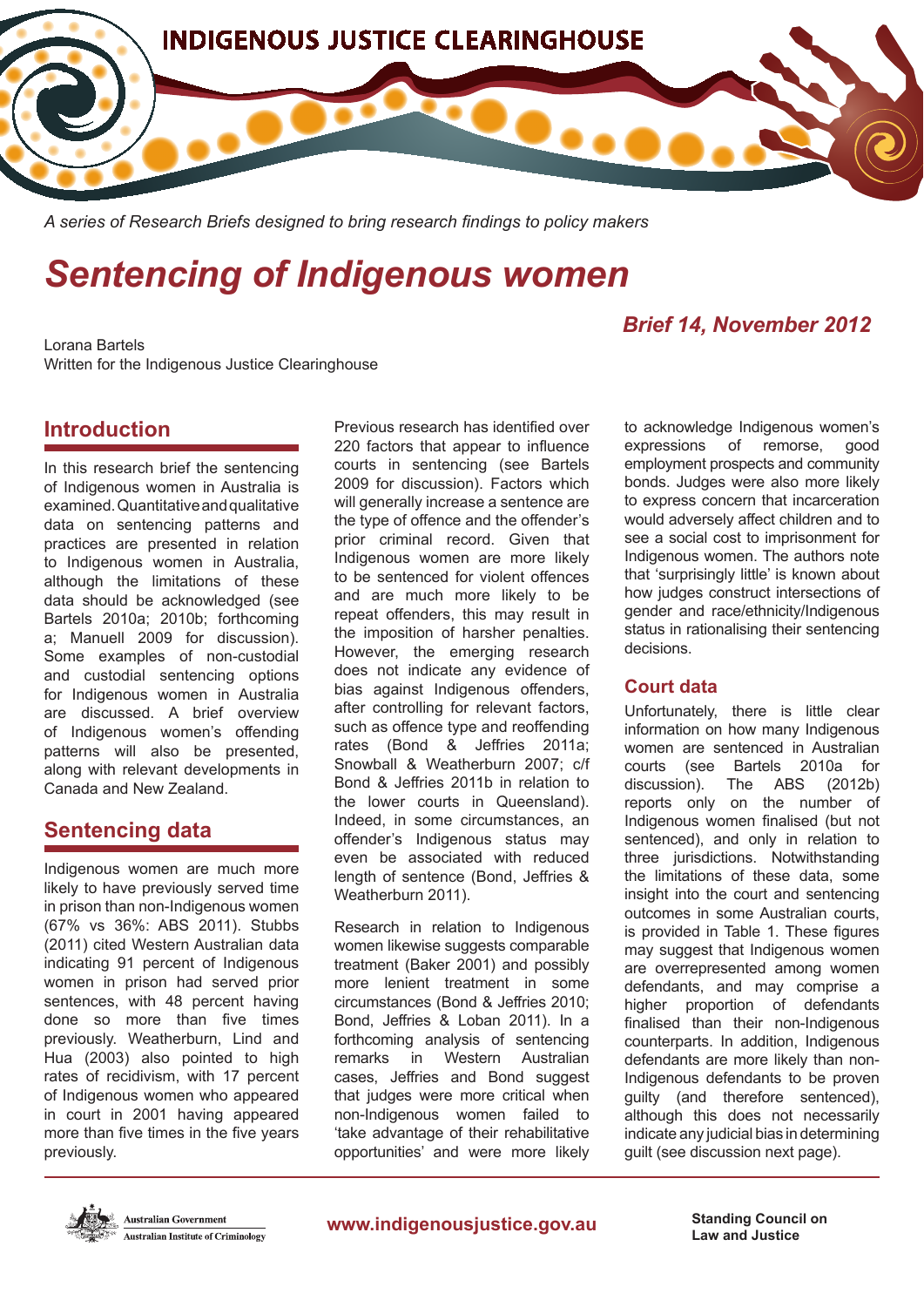#### **Table 1: Selected court data on Indigenous women (2010-11)**

| <b>Higher courts</b>                                                                 | <b>NSW</b> | Qld  | <b>NT</b> |
|--------------------------------------------------------------------------------------|------------|------|-----------|
| Number of Indigenous women finalised<br>(excl traffic offences)                      | N/A        | 136  | 17        |
| Indigenous women as % of women finalised                                             | N/A        | 18   | 57        |
| Indigenous women as % of Indigenous offenders<br>finalised                           | N/A        | 19   | 9         |
| Non-Indigenous women as % of non-Indigenous<br>offenders finalised                   | N/A        | 13   | 9         |
| % of Indigenous offenders finalised proven guilty                                    | N/A        | 79   | 83        |
| % of non-Indigenous offenders finalised proven guilty                                | N/A        | 78   | 83        |
|                                                                                      |            |      |           |
|                                                                                      |            |      |           |
| <b>Magistrates' courts</b>                                                           | <b>NSW</b> | Qld  | <b>NT</b> |
| Number of Indigenous women finalised<br>(excl traffic offences)                      | 2255       | 5261 | 679       |
| Indigenous women as % of women finalised                                             | 16         | 28   | 75        |
| Indigenous women as % of Indigenous offenders<br>finalised                           | 36         | 45   | 17        |
| Non-Indigenous<br>$\%$<br>of<br>non-Indigenous<br>women<br>as<br>offenders finalised | 18         | 25   | 14        |
| % of Indigenous offenders finalised proven guilty                                    | 80         | 91   | 85        |
| % of non-Indigenous offenders finalised proven guilty                                | 79         | 88   | 75        |

Earlier data reported by Bartels (2010a) indicated that Indigenous women accounted for 3 percent of participants in the South Australian Court Assessment and Referral Drug Scheme, compared with 9 percent for Indigenous men. The figures for the South Australian Drug Court were 1 and 6 percent respectively. Data on the NSW MERIT program (NSW Magistrates' Early Referral Into Treatment program, a courtbased presentence diversion scheme which aims to intervene in the cycle of drug use and crime) indicated that a higher proportion of women were Indigenous, compared with men (22% vs 13%). Indigenous women also made up a higher proportion of referrals than non-Indigenous women (27% vs 20%), but significantly fewer were accepted into the program. It has previously been suggested that this might have been due to changes to NSW bail laws which lowered the rate at which Indigenous people received bail (one of the main eligibility criteria for the MERIT program) (Cain 2006). Overall, Indigenous women accounted for less than 5 percent of all MERIT participants (compared to 12% and 17% respectively for Indigenous men and non-Indigenous women) (see Bartels 2010a). A similar program in Queensland, QMERIT, showed low participation rates, possibly due to there being a Murri court in operation nearby (see Bartels 2010a).

# **Community corrections data**

The Report on Government Services (Steering Committee for the Review of Government Service Provision (SCRGSP) 2012) publishes information on community corrections orders by jurisdiction. As set out in Table 2, in 2010-11, there were 2014 Indigenous women on supervision orders, accounting for 26 percent of women on such orders. These orders were most commonly imposed on Indigenous women in Queensland (n=646) and NSW (n=586). There were 650 Indigenous women on reparation orders, mostly in Western Australia (n=181) and Queensland (n=177); Indigenous women comprised 23 percent of women on reparation orders. There were also 15 Indigenous women on restricted movement orders in three jurisdictions (NSW, SA and NT) in 2010-11, accounting for 18 percent of women on such orders. The daily average of Indigenous women serving a community corrections order was 2484, mostly in Queensland (n=781) and NSW (n=677).

Overall, Indigenous women represented 25 percent of women serving community correction orders, indicating they are underrepresented in community corrections, relative to their representation in the prison system. This accords with previous findings (see Aboriginal and Torres Strait Islander Social Justice Commissioner (ATSISJC) 2002; LCSCIPP 2001; NSW Sentencing Council 2004). Similarly, Corrective Services Western Australia (2012) data indicated that over the three years to July 2012, the number of Indigenous women on community corrections orders fell by 31 percent, while the number in prison rose by 21 percent. It would be of interest to know the reasons for this decline, and possible responses to ensure Indigenous women are appropriately represented on such orders.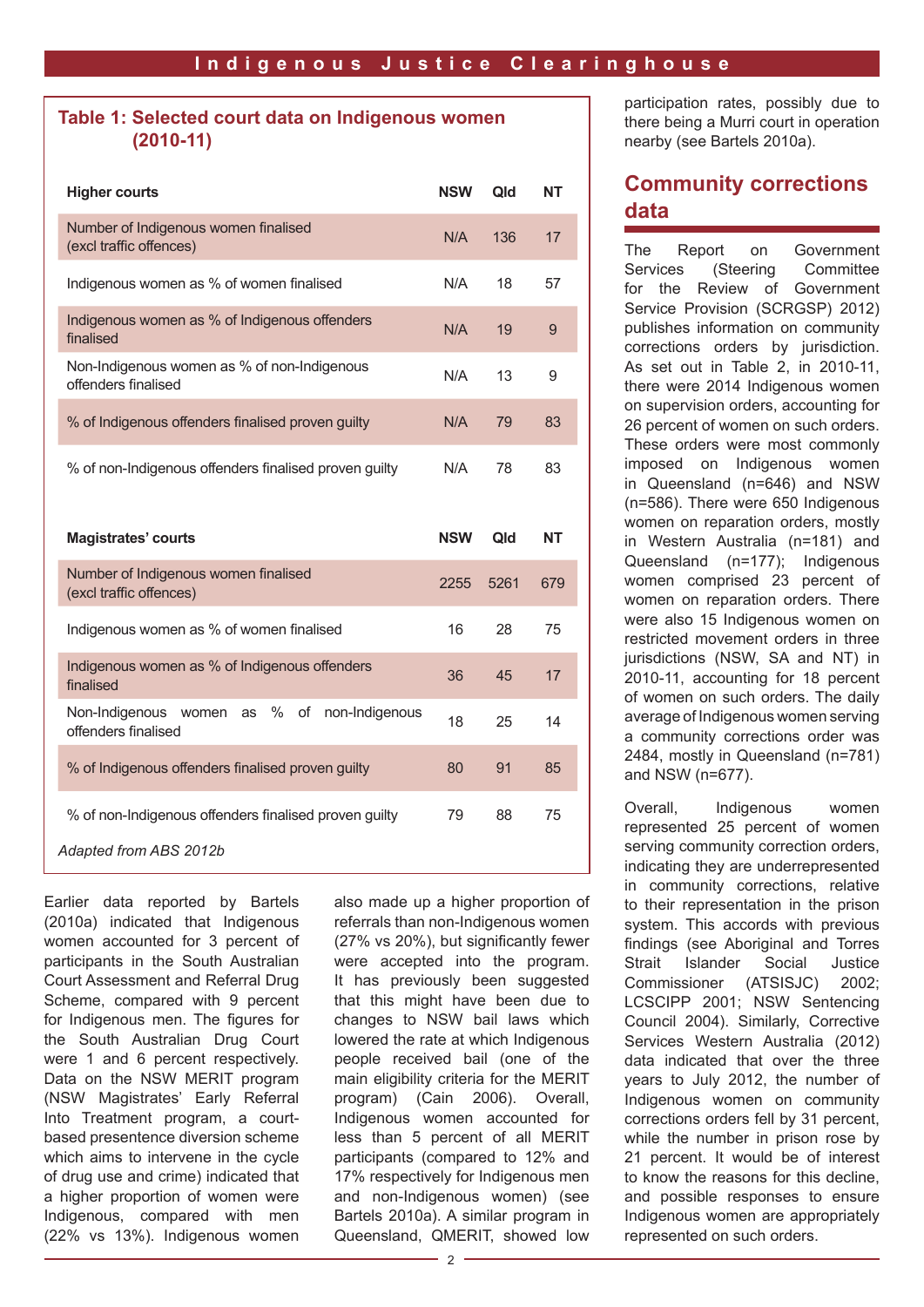## **Table 2: Indigenous women on selected community corrections orders (2010-11)**

|                                                         | Number of Indigenous women | Indigenous women as a<br>proportion of all women (%) |
|---------------------------------------------------------|----------------------------|------------------------------------------------------|
| Restricted movement orders                              | 15                         | 18                                                   |
| Reparation orders                                       | 650                        | 23                                                   |
| Supervision orders                                      | 2014                       | 26                                                   |
| Daily average of all orders<br>Adapted from SCRGSP 2012 | 2484                       | 25                                                   |

#### **Prisons data**

There has been an emerging literature in recent years on Indigenous women and imprisonment (see Bartels 2010b; forthcoming a; Stubbs 2011). The most recent Australian Bureau of Statistics (ABS; 2012a) data indicate that, in March 2012, there were on average 717 Indigenous women in full-time custody, the highest number on record. Indigenous women's imprisonment rate for the March 2012 quarter was 380 per 100,000, 16.5 times that of the general female population; this is a higher degree of overrepresentation than for Indigenous men (13.4 times). In addition, although Indigenous women's imprisonment rate was lower than for Indigenous men, they accounted for a higher proportion of their respective prison population (35% vs 26%) (ABS 2012a).

The number of Indigenous women in full-time custody in Australia rose by 7 percent between the 2011 and 2012 March quarters, compared with a 5 percent increase for Indigenous men and 2 percent for the general female population. The imprisonment rate increased by 3 percent over the previous five years (from 370 to 380 per 100,000; ABS 2007), while the rate for non-Indigenous women had remained stable (23 per 100,000). In an examination of why Indigenous imprisonment rates in NSW had risen, Fitzgerald (2009) concluded that the rise appeared to be due to increased severity by the criminal justice system in its treatment of Indigenous offenders, with more Indigenous offenders receiving a prison sentence and for longer periods than had previously occurred.

This trend may be due to differences in the nature of offending. As discussed in Bartels (2010b), Indigenous women are more likely to be imprisoned for violent offences than non-Indigenous women, with acts intended to cause injury (AICI) accounting for 33 percent of offences for which Indigenous women were imprisoned (compared with 11% for non-Indigenous women) (ABS 2011). This accords with earlier data from the NSW Bureau of Crime Statistics and Research (BOCSAR) (Baker 2001) indicating that 22 percent of Indigenous assault offenders were women, compared with 10 percent for their non-Indigenous counterparts. Other NSW data showed that 24 percent of Indigenous women appearing in NSW courts in 2001 did so for AICI, compared with 14 percent for non-Indigenous women (Weatherburn, Lind & Hua 2003).

Yet in contrast to overall Indigenous sentencing rates, Indigenous women generally serve shorter sentences than their non-Indigenous counterparts, which suggests that they are being imprisoned for more minor offences, especially public order offences (Bartels 2010b). The most recent data indicate that the median sentence for Indigenous women was half the length of non-Indigenous women's sentences (18 vs 36 months); the expected time to serve was also much shorter (10 vs 19 months) (ABS 2011). As discussed below, one sentencing option would be to abolish short sentences of imprisonment for Indigenous women.

While Bond and Jeffries found no evidence of judicial bias, after controlling for offence type and reoffending rates, the apparent under-utilisation of community corrections orders for Indigenous women may suggest that they are more likely to be imprisoned for minor offences, possibly due to their more severe prior record. Future research should therefore explore offence types that result in imprisonment, and more detailed analysis is required of the use of both custodial and noncustodial sentencing options for Indigenous women.

# **Legislation and case law governing the sentencing of Indigenous offenders**

Only some Australian jurisdictions make specific reference to an offender's Indigenous status in their sentencing legislation (see *Crimes (Sentencing) Act 2005* (ACT) s 33(m); *Criminal Law (Sentencing) Act 1988* (SA) s 9C; *Penalties and Sentences Act 1992* (Qld) s 9(2)(p); *Sentencing Act 1995* (NT) s 104A; see Anthony 2010 for discussion).

At common law, the need to take into account the specific circumstances of Indigenous offenders was recognised in *Neal v R* (1982)149 CLR 305. In the NSW case of *R v Fernando* (1992) 76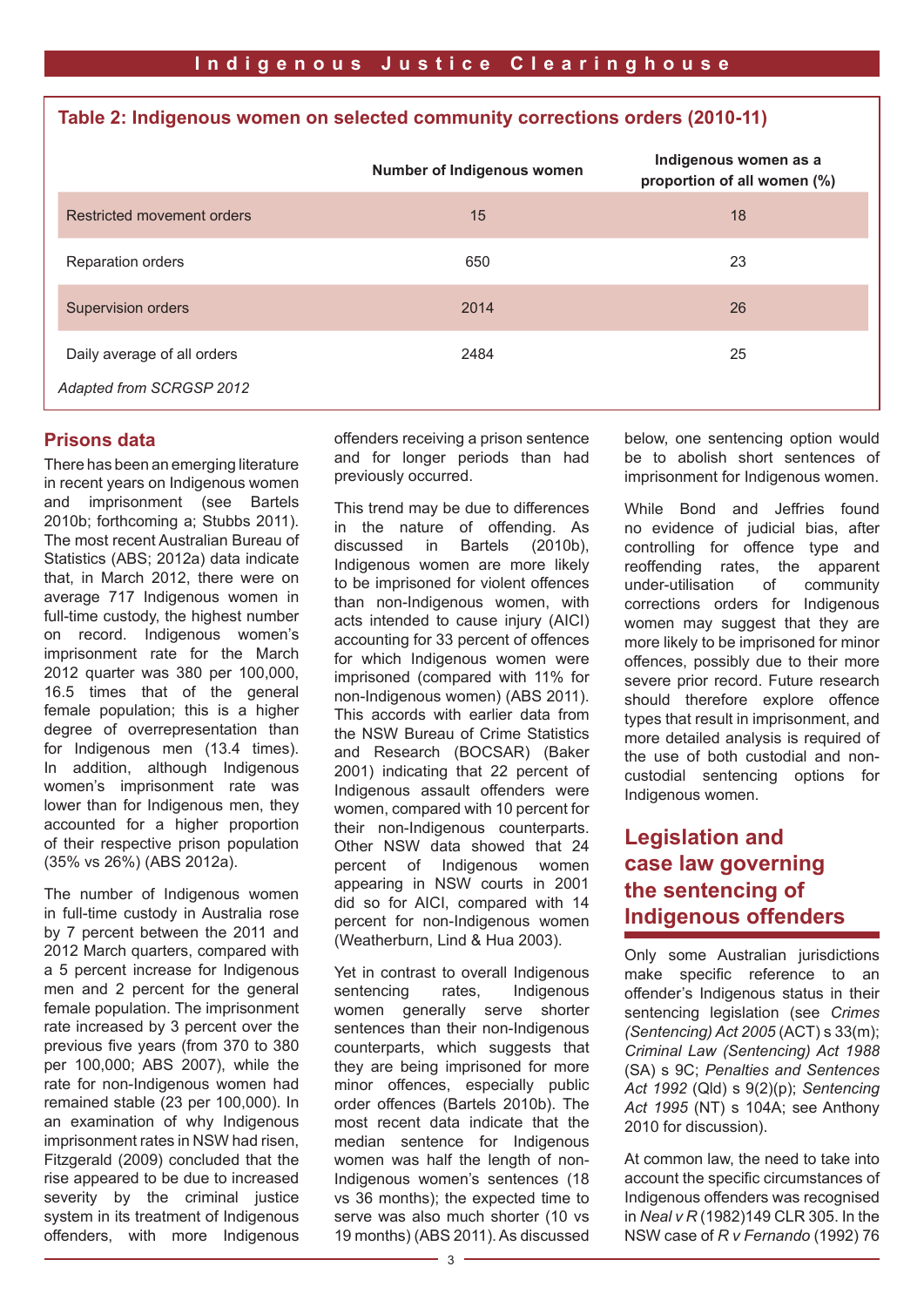A Crim R 58, Justice Wood set out eight principles relevant to sentencing disadvantaged Indigenous offenders. However, there has been criticism that the principles had been 'applied unevenly in the appellate courts' (Manuell 2009: i; see also Hopkins forthcoming). Stubbs (2011) recently noted that there had been only six cases considering the principles that involved female offenders, with no real elaboration of how the principles might relate to women.

# **Sentencing options for Indigenous women in Australia**

When sentencing an offender, courts have a range of custodial and noncustodial sentencing options available to them, including imprisonment, suspended sentences, good behaviour orders, fines and discharges (see eg *Crimes (Sentencing) Act 2005* (ACT) s 9). At present, there are no specific legislative sentencing options for Indigenous offenders, although Edney (2004) has recommended that the Victorian sentencing legislation be amended to make the 'custody threshold' higher for Indigenous offenders.

A further relevant consideration is that of bail/remand. Fitzgerald (2009) found that the NSW Indigenous remand rate had risen faster than the general imprisonment rate. Other NSW data indicated that there were eight Indigenous women on remand in 1991, compared with 61 in 2007, although this fell to 43 in 2010 (unreported data cited in Stubbs 2011), while Baldry (2010: 262) has argued that 'most Aboriginal women in prison in NSW are either on remand or serving sentences of less than 12 months'. Clearly, remand practices impact on sentencing, especially Indigenous women's access to alternative sentencing options.

## **Non-custodial sentencing options**

There are a range of generic diversionary options available, such as the NSW Magistrates' Early Referral Into Treatment (MERIT) program discussed above. However,

Stubbs (2011: 57) has suggested that 'the potential benefits of the[se] programs are diminished or unavailable to Aboriginal women because standardised, mainstream programs have not anticipated their needs'.

Examples of non-custodial options for Indigenous women identified by Bartels (2010a) include:

- Balund-a, a residential diversionary program in northern NSW, is a 'non-correctional centre residential facility' which gives 'offender residents' who might otherwise have gone to prison a 'second chance' (NSW Department of Corrective Services 2008, cited in Bartels 2010a: 7). It aims to reduce reoffending and enhance skills within a cultural and supportive community environment. The program commenced referrals of female offenders in October 2009.
- Karinga Women's Release and Diversion Hostel, established by the South Australian Department for Correctional Services, which provides safe, stable, transitional and supported accommodation for Indigenous women. Residents can have a case pending before the court, be completing a community order, home detention order, custodial sentence, or postsentence.
- Rekindling the Spirit Program, a NSW Indigenous-owned and -run initiative that provides a holistic healing service, including a women's group and retreat. Many of the participants participate as a condition of their court order (although the program also takes<br>non-offenders) The services non-offenders). provided for women and families include a women's group and retreat.
- Rumbalara Women's Mentoring Program, which was established in 2002, and provides women undertaking community-based orders (CBOs) and parole with mentoring and support by Indigenous Elders and Respected Persons. The program has been positively evaluated and was associated with much lower breach rates than the general breach rate

for CBOs in Victoria (11% vs 29%).

#### **Custodial options**

In 2001, the NSW Legislative Council Select Committee on the Increase in Prisoner Population (LCSCIPP) recommended that short prison sentences for Indigenous women be abolished. This was supported by the NSW Sentencing Council (2004), which recommended that it be piloted for Indigenous women throughout all of NSW, however this is yet to occur.

In the absence of such measures, custodial sentences will remain a reality for many Indigenous female offenders. Although correctional responses do not fall within the parameters of sentencing *per se*, they may assist in minimising Indigenous women's ongoing involvement in the criminal justice system. Bartels (2010a) and Bartels and Gaffney (2011) have identified the following promising initiatives:

- Providing Indigenous prisoners in the ACT with the opportunity to 'sleep out' in secure spaces in courtyards, rather than in a cell.
- Programs specifically designed for Indigenous women, such as the Breaking the Cycle art program in Western Australia; the Walking Together domestic violence program in NSW prisons; and the Karrka Kirnti Aboriginal Women's Program, a cultural camp for staff and female inmates operated by the NSW Department of Corrective Services.
- Adaptations of women's programs for Indigenous women, such as the Female Group/Female Relapse programs in Western Australia and the Koori Cognitive Skills program in Victoria.
- The Indigenous Oral History Laboratory at the Townsville Women's Correctional Centre in Queensland, which provides a library and recording area for those who wish to tell their story about their family and cultural heritage. The program aims to help communities to preserve their cultural history and provide an important resource for future Indigenous cultural studies.
- Specific responses to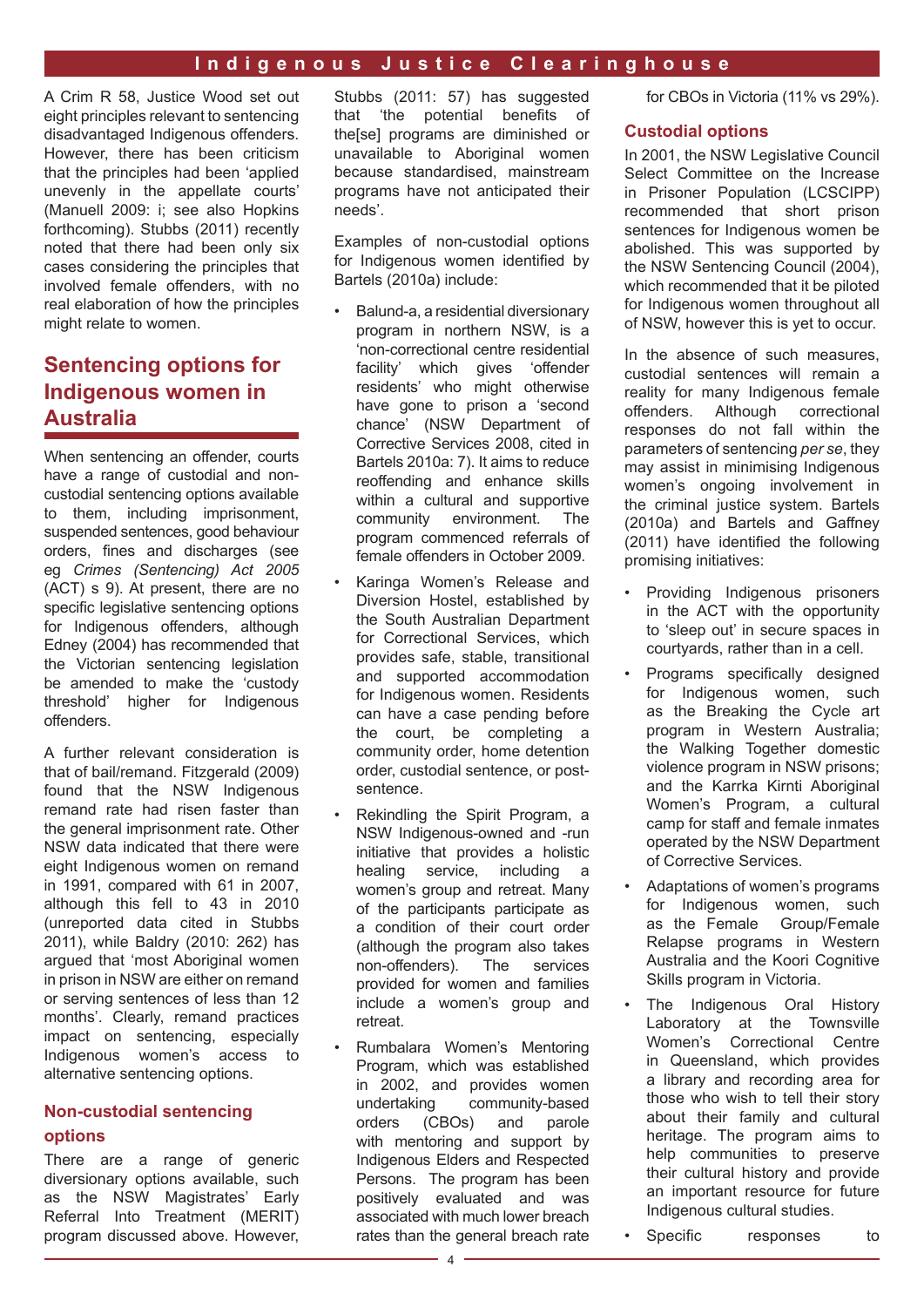health issues, such as the commencement of Indigenous vascular health clinics in all female centres in NSW; a weekly health service in Western Australian correctional facilities for Indigenous women and their children; and Indigenous women's and maternal health programs in ACT correctional facilities.

- The Yulawirri Nurai program in NSW, which was modelled on the Okimaw Okhi Healing Lodge in Canada discussed further below, and is a 'place of healing' for Indigenous women before, during and after release from prison.
- The Transitions program in Queensland, which ensures the particular needs of female and Indigenous prisoners are recognised and considered in their plans for release.
- The Aboriginal Women with Dependent Children Leaving Prison Program, which provides local accommodation to women and their children for 12 months following their release from custody, as well as intensive support from Indigenous caseworkers.
- The development of policies, such as the Women's Intervention Model of Service Delivery and Women's Way Forward: Women's Corrective Services Strategic Plan 2009– 2012 in Western Australia and the Standards for the Management of Women Prisoners in Victoria, which specifically acknowledge Indigenous women's needs.

# **Indigenous sentencing courts**

By 2009, there were over 50 Indigenous sentencing courts operating in all Australian states and territories except Tasmania (Marchetti 2009). Practices vary, such as in the nature of offences that can be considered, but some common features include that the offender is Indigenous; has pleaded guilty or been found guilty of an offence in a summary hearing; and consents to having the matter heard in an Indigenous sentencing court (Marchetti 2009; 2010).

Although there has been some debate about the appropriateness of Indigenous sentencing courts dealing with family violence, most of which is perpetrated against Indigenous women (Marchetti 2010), there does not appear to be any research considering the issue of Indigenous women *offenders* in Indigenous sentencing courts in depth (Marchetti, cited in Bartels 2010a).

The data examined by Bartels (2010a) suggested that women accounted for 16-26% of participants in Indigenous sentencing courts in NSW, the ACT and Queensland. The Victorian Sentencing Advisory Council (VSAC) (2010) found that women accounted for a higher proportion of appearances in the Victorian Koori Court than in the Magistrates' Court (28% vs 21%). Compared with men in the Koori Court, Indigenous women were less likely to have an education level of Year 10 or below (86% vs 91%), to be unemployed (66% vs 71%) and to have prior convictions (72% vs 77%).

# **Relevant international developments**

#### **New Zealand**

Under ss 8(i) and 27 of the *Sentencing Act 2002* (NZ), courts 'must take into account the offender's personal, family, *whanau*[Mâori extended family], community, and cultural background in imposing a sentence', however Anthony (2010: 3) found that courts 'have not made specific reference to the disadvantage faced by Mâori offenders' (see also Hess 2011).

The only New Zealand study to consider race, gender and sentencing (Deane 1995) found no evidence of discrimination between Mâori and non-Mâori offenders. Nevertheless, although Mâori account for only 13 percent of the population, they account for 45 percent of offenders on community sentences (New Zealand Department of Corrections (NZDC) 2012a) and 51 percent of prisoners (NZDC 2012b). Earlier data indicated that Mâori women comprised 60 percent of the female prison population (NZDC 2007).

NZDC (2012c) offer 'a range of

rehabilitation programmes with a Mâori focus, designed to help Mâori offenders to address their offending within a culturally effective context', including the Short Rehabilitation Programme for women, which is 'designed to be responsive to Mâori women' (NZDC 2012d).

Unlike the Australian data, New Zealand enables disaggregated analysis of the sentences imposed on Mâori women since 1980. The sentencing outcomes for 2011 (Statistics New Zealand 2012) indicated that Mâori women accounted for 41 percent of all women sentenced. They were overrepresented for imprisonment and intensive supervision (where they accounted for 51% of sentences imposed) and underrepresented for more lenient dispositions, such as reparation orders (39%) and fines and discharges (both 33%).

#### **Canada**

Section 718.2 of the Canadian *Criminal Code* was amended in 1996 to provide that 'A court that imposes a sentence shall also take into consideration the following principles:...(e) all available sanctions other than imprisonment that are reasonable in the circumstances should be considered for all offenders, with particular attention to the circumstances of aboriginal offenders'.

In 1999, the Canadian Supreme Court considered the impact of s 718.2(e) in *R v Gladue* [1999] 1 SCR 688, stating at [33] that the provision '[directs] sentencing judges to undertake the process of sentencing Aboriginal offenders differently, in order to endeavour to achieve a truly fit and proper sentence in the particular case' and that sentencing judges 'must give attention to the unique background and systemic factors which may have played a part in bringing the offender before the courts' (1999: [69]; see Hopkins forthcoming and Williams 2008 for discussion).

The Supreme Court recently confirmed that sentencing judges have a duty to apply s 718.2(e) and the Gladue principles in every case involving an Aboriginal offender (*R v Ipeelee*, 2012 SCC 13). However, Manuell's (2009) analysis suggests that the impact of these changes has been limited, with Aboriginal women's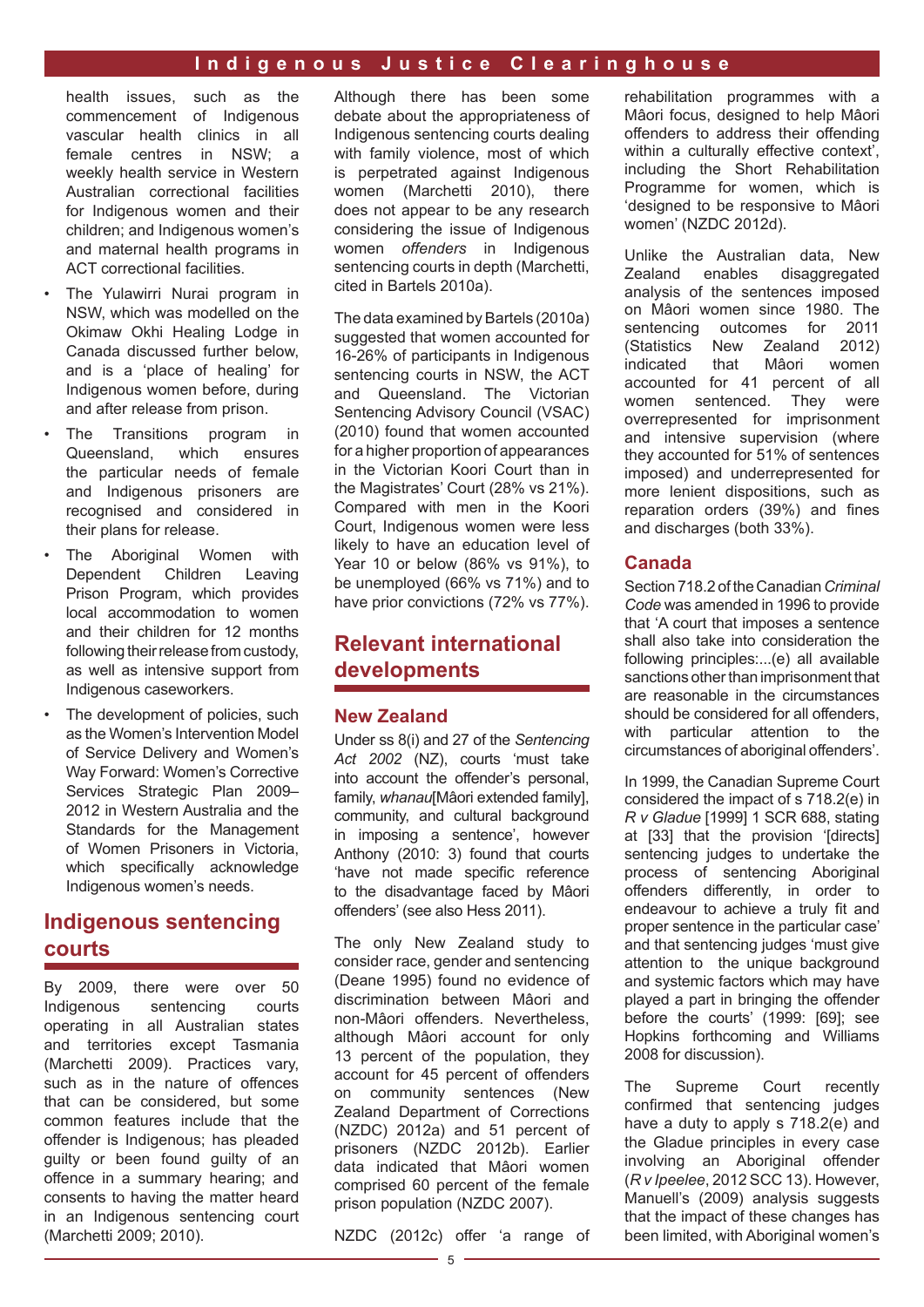representation (as a proportion of female prisoners) rising from 17- 18 percent in 1998-2000 to 23-24 percent in 2006-2008 (see also Stubbs 2011; Williams 2008).

Due to the apparent lack of improvement, so-called 'Gladue courts' were established, with Aboriginal caseworkers appointed to provide reports to the court on the systemic and background issues affecting the lives of Aboriginal offenders, together with available culturally relevant sentencing options (Hopkins forthcoming). According to Williams (2007: 286; 2008: 95), this contextual analysis may see Aboriginal women portrayed 'as over-determined by ancestry, identity and circumstances', which may feed stereotypes about criminality. However, Department of Justice evaluations have shown that Gladue court participants have reoffending rates about half those of nonparticipants (see Manuell 2009).

In terms of correctional planning, the Canadian Program Strategy for Women Offenders outlines a range of gender-informed programs, including for Aboriginal women, with an employment skills program described as 'best practice' (see Bartels & Gaffney 2011 for discussion). In addition, the Spirit of a Warrior Program is a violence prevention program for Aboriginal women offenders which has been evaluated to show that participants demonstrated significant improvements in the mental, emotional, physical and spiritual elements of healing (see Bartels 2010a). Unfortunately, the evaluation did not include any recidivism measures, so no firm conclusions can be drawn on the effectiveness of the program in this regard.

Finally, some Aboriginal women in Canada serve their sentences in the Okimaw Okhi Healing Lodge, which houses up to 28 Aboriginal women and was developed to address their specific needs. The programs are focused on healing and presented in a culture- and gender-sensitive way, underpinned by support from elders and the traditional teachings, and have resulted in low recidivism rates (see Bartels 2010a; Bartels & Gaffney 2011; Hayman 2006). Critics argue, however, that the Lodge was increasingly 'turning into a conventional prison (Hayman 2006: 221) and could not 'practically accommodate [the women's] wide ranges of histories, practices, and customs. Moreover, Aboriginal women's over-classification as high risk-need often prevents access to this facility' (Hannah-Moffatt 2010: 14).

## **Conclusion**

In this brief, the sentencing of Indigenous women in Australia was considered. Court, community corrections and prisons data were presented together with a discussion of the emerging literature on whether there is any evidence of bias when sentencing Indigenous offenders, especially women offenders. To the extent that this can be determined from the available Australian data, it appears that there does not appear to be harsher treatment of Indigenous women, compared with their non-Indigenous counterparts. However, they remain overrepresented among defendants before the court and in prison populations, while being underrepresented on community<br>corrections orders. Possible corrections reasons for this may include the eligibility criteria for such programs or availability issues in rural and remote areas. Other explanations may include differences in offences committed and more extensive prior records. However, further research is required to examine this issue, as there has been a paucity of research to date on Indigneous women and non-custodial sentencing options.

After an overview of the legislation and case law in relation to sentencing Indigenous offenders, the emergence of Indigenous sentencing courts and Indigenous women's offending patterns, the custodial and noncustodial sentencing options available were examined. In particular, some promising examples of programs which seek to address the specific needs of Indigenous women were discussed.

In addition, information was presented on sentencing patterns and options in Canada and New Zealand, where Indigenous women are likewise overrepresented in the criminal justice system. The availability of more detailed sentencing data on Mâori women in New Zealand enables some analysis of their offending and sentencing patterns, but it remains the case that relatively little is known about the sentencing of Mâori women in New Zealand. Nevertheless, it would be of benefit to develop a sentencing database in Australia which, like New Zealand, allows for a more detailed level of analysis of sentencing outcomes.

Examination of the legislative requirement of sentencing Aboriginal offenders 'differently' in Canada was noted, as well as the subsequent emergence of 'Gladue courts' tasked with achieving this objective. Some examples of correctional responses for Aboriginal women were also discussed.

Future directions in relation to the sentencing of Indigenous women may include a long-awaited trial of abolishing short prison sentences, and legislative and/or case law development to require sentencing officers to consider an offender's Indigenous status. In addition, ongoing funding and evaluation of programs designed to address Indigenous women's specific needs is required (see Bartels 2010a; forthcoming b for discussion). In order to be effective, program design should take into account Indigenous women's higher rates of recidivism, and seek to address the underlying reasons for this. Finally, as noted previously (see ATSISJC 2002; Bartels 2010a; 2010b; forthcoming a; Bartels & Gaffney 2011; Stubbs 2011), there is a need for the collection of more detailed administrative sentencing data which disaggregates outcomes in relation to both gender and Indigenous status, to ensure a more comprehensive analysis of sentencing patterns and inform sentencing policy.

*Dr Lorana Bartels is a Senior Lecturer in the Faculty of Business, Government and Law at the University of Canberra. She was previously a Senior Research Analyst at the Australian Institute of Criminology.*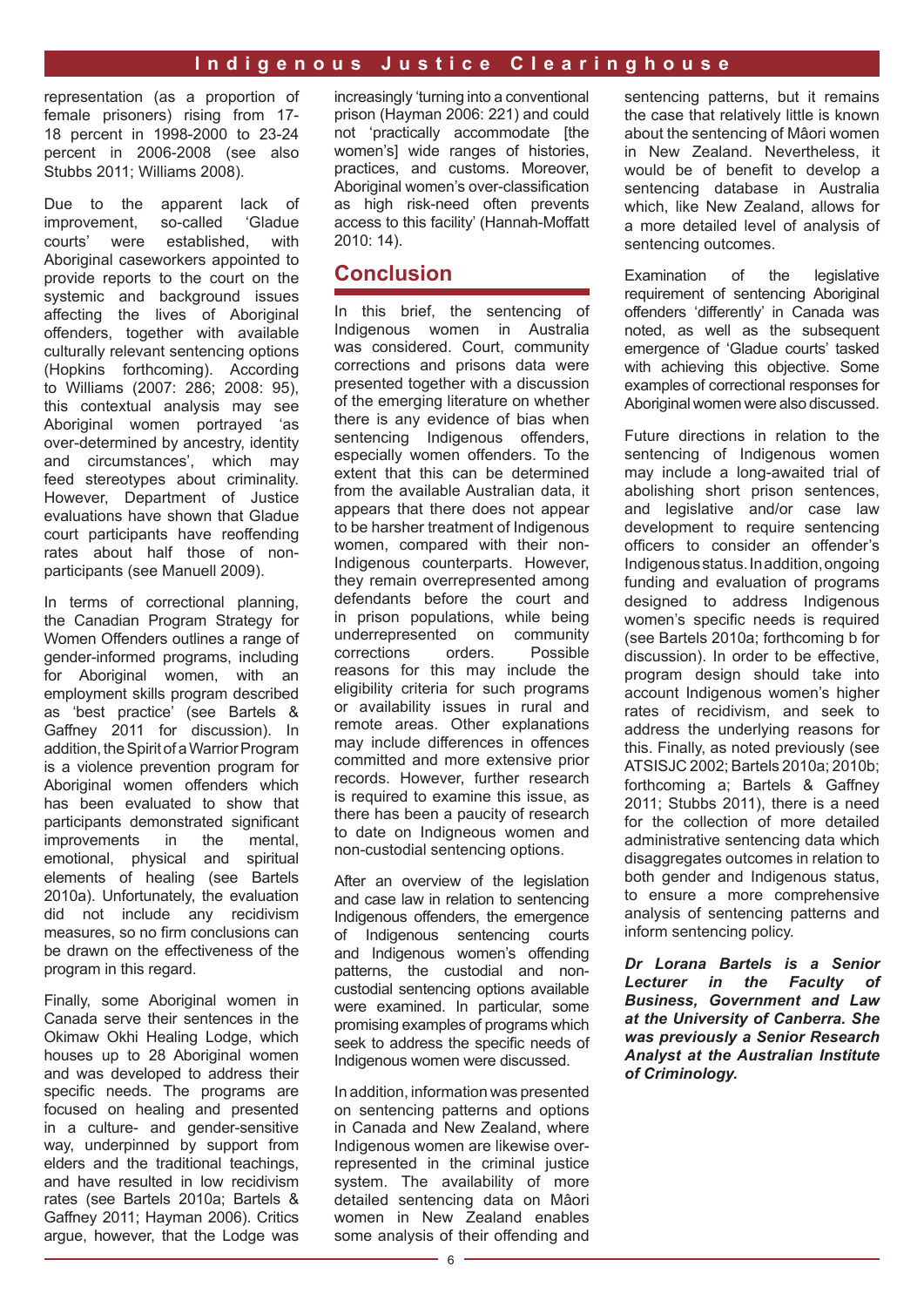## **References**

All URLs were correct in September 2012.

Aboriginal and Torres Strait Islander Social Justice Commissioner 2002. *Social justice report 2002*. Sydney: Human Rights and Equal Opportunity Commision. [http://www.hreoc.gov.](http://www.hreoc.gov.au/social_justice/sj_report/sjreport02/Social_Justice_Report02.pdf) au/social justice/sj report/sjreport02/ [Social\\_Justice\\_Report02.pdf](http://www.hreoc.gov.au/social_justice/sj_report/sjreport02/Social_Justice_Report02.pdf)

Anthony T 2010. *Sentencing Indigenous offenders*. Brief no 7. Sydney: Indigenous Justice Clearinghouse (IJC). [http://www.](http://www.indigenousjustice.gov.au/briefs/brief007.pdf) [indigenousjustice.gov.au/briefs/](http://www.indigenousjustice.gov.au/briefs/brief007.pdf) [brief007.pdf](http://www.indigenousjustice.gov.au/briefs/brief007.pdf)

ABS 2007. *Corrective services, Australia, March 2007*. Cat no. 4512.0. Canberra: ABS. [http://www.](http://www.abs.gov.au/AUSSTATS/abs@.nsf/Lookup/4512.0Explanatory Notes1Mar 2007?OpenDocument) [abs.gov.au/AUSSTATS/abs@.nsf/](http://www.abs.gov.au/AUSSTATS/abs@.nsf/Lookup/4512.0Explanatory Notes1Mar 2007?OpenDocument) [Lookup/4512.0Explanatory%20](http://www.abs.gov.au/AUSSTATS/abs@.nsf/Lookup/4512.0Explanatory Notes1Mar 2007?OpenDocument) [Notes1Mar%20](http://www.abs.gov.au/AUSSTATS/abs@.nsf/Lookup/4512.0Explanatory Notes1Mar 2007?OpenDocument) [2007?OpenDocument#](http://www.abs.gov.au/AUSSTATS/abs@.nsf/Lookup/4512.0Explanatory Notes1Mar 2007?OpenDocument)

ABS 2011. *Prisoners in Australia, 2011*. Cat no. 4517.0. Canberra: ABS. [http://www.abs.gov.au/ausstats/abs@.](http://www.abs.gov.au/ausstats/abs@.nsf/mf/4517.0/) [nsf/mf/4517.0/](http://www.abs.gov.au/ausstats/abs@.nsf/mf/4517.0/)

ABS 2012a. *Corrective services, Australia, March 2012*. Cat no. 4512.0. Canberra: ABS. [http://www.abs.gov.](http://www.abs.gov.au/ausstats/abs@.nsf/mf/4512.0/) [au/ausstats/abs@.nsf/mf/4512.0/](http://www.abs.gov.au/ausstats/abs@.nsf/mf/4512.0/)

ABS 2012b. *Criminal courts, Australia, 2010–11*. Cat no. 4513.0. Canberra: ABS. [http://www.abs.gov.au/ausstats/](http://www.abs.gov.au/ausstats/abs@.nsf/mf/4513.0) [abs@.nsf/mf/4513.0](http://www.abs.gov.au/ausstats/abs@.nsf/mf/4513.0)

Baker J 2001. *The scope for reducing Indigenous imprisonment rates*. Crime and Justice Bulletin no 55. Sydney: BOCSAR. [http://www.lawlink.nsw.](http://www.lawlink.nsw.gov.au/lawlink/bocsar/ll_bocsar.nsf/vwFiles/CJB55.pdf/$file/CJB55.pdf#target=) [gov.au/lawlink/bocsar/ll\\_bocsar.nsf/](http://www.lawlink.nsw.gov.au/lawlink/bocsar/ll_bocsar.nsf/vwFiles/CJB55.pdf/$file/CJB55.pdf#target=) [vwFiles/CJB55.pdf/\\$file/CJB55.](http://www.lawlink.nsw.gov.au/lawlink/bocsar/ll_bocsar.nsf/vwFiles/CJB55.pdf/$file/CJB55.pdf#target=) [pdf#target='\\_blank](http://www.lawlink.nsw.gov.au/lawlink/bocsar/ll_bocsar.nsf/vwFiles/CJB55.pdf/$file/CJB55.pdf#target=)'

Baldry E 2010. Women in transition: From prison to... *Current Issues in Criminal Justice 22*: 253-267

Bartels L 2009. To suspend or not to suspend: A qualitative analysis of sentencing decisions in the Supreme Court of Tasmania. *University of Tasmania Law Review*. 28: 23-62

Bartels L 2010a. *Diversion programs for Indigenous women*. Research in Practice no 13. Canberra: Australian Institute of Criminology (AIC). [http://www.aic.gov.au/documents/E/](http://www.aic.gov.au/documents/E/C/7/%7BEC7ECE38-209C-4FAA-876A-246D2F6A5DCF%7Drip13_001.pdf) [C/7/%7BEC7ECE38-209C-4FAA-876A-](http://www.aic.gov.au/documents/E/C/7/%7BEC7ECE38-209C-4FAA-876A-246D2F6A5DCF%7Drip13_001.pdf)[246D2F6A5DCF%7Drip13\\_001.pdf](http://www.aic.gov.au/documents/E/C/7/%7BEC7ECE38-209C-4FAA-876A-246D2F6A5DCF%7Drip13_001.pdf)

Bartels L 2010b. *Indigenous women's offending patterns: A literature review*. Research and Public Policy Series no 107. Canberra: AIC. [http://www.aic.gov.au/documents/](http://www.aic.gov.au/documents/F/4/0/%7BF400B08D-7ECB-43EE-BB6E-38B2C3580A46%7Drpp107.pdf) [F/4/0/%7BF400B08D-7ECB-43EE-](http://www.aic.gov.au/documents/F/4/0/%7BF400B08D-7ECB-43EE-BB6E-38B2C3580A46%7Drpp107.pdf)[BB6E-38B2C3580A46%7Drpp107.pdf](http://www.aic.gov.au/documents/F/4/0/%7BF400B08D-7ECB-43EE-BB6E-38B2C3580A46%7Drpp107.pdf)

Bartels L 2012a. Painting the picture of Indigenous women in custody in Australia. *Queensland University of Technology Law and Justice Journal*  12(2): 1-17

Bartels L 2012b. Violent offending by and against Indigenous women. *Indigenous Law Bulletin* 8(1): 19-22

Bartels L & Gaffney A 2011. *Good practice in women's prisons: A literature* review. Technical and Background Paper no 41. Canberra: AIC. [http://](http://www.aic.gov.au/documents/4/E/5/%7B4E5E4435-E70A-44DB-8449-3154E6BD81EB%7Dtbp041_002.pdf) [www.aic.gov.au/documents/4/](http://www.aic.gov.au/documents/4/E/5/%7B4E5E4435-E70A-44DB-8449-3154E6BD81EB%7Dtbp041_002.pdf) [E/5/%7B4E5E4435-E70A-44DB-8449-](http://www.aic.gov.au/documents/4/E/5/%7B4E5E4435-E70A-44DB-8449-3154E6BD81EB%7Dtbp041_002.pdf) [3154E6BD81EB%7Dtbp041\\_002.pdf](http://www.aic.gov.au/documents/4/E/5/%7B4E5E4435-E70A-44DB-8449-3154E6BD81EB%7Dtbp041_002.pdf)

Bond C & Jeffries S 2010. Sentencing Indigenous and non-Indigenous women in Western Australia's higher courts. *Psychiatry, Psychology and Law* 17: 70-78

Bond C & Jeffries S 2011a. Indigeneity and the judicial decision to imprison: A study of Western Australia's higher courts. *British Journal of Criminology 51*: 256-277

Bond C & Jeffries S 2011b. Indigeneity and the likelihood of imprisonment in Queensland's adult and children's courts. *Psychiatry, Psychology and Law* 19: 169-183

Bond C, Jeffries S & Loban H 2011. *Exploring Indigenous and non-Indigenous sentencing in Queensland*. Brisbane: Queensland University of Technology

Bond C, Jeffries S & Weatherburn D 2011. How much time? Indigenous status and the sentenced imprisonment term decision in New South Wales. *Australian and New Zealand Journal of Criminology 44*: 272-290

Cain M 2006. *Participation of Aboriginal people in the MERIT program*. Sydney: NSW Attorney-General's Department. [http://www.](http://www.lawlink.nsw.gov.au/lawlink/cpd/merit.nsf/vwFiles/ab_participation_merit.pdf/$file/ab_participation_merit.pdf) [lawlink.nsw.gov.au/lawlink/cpd/merit.](http://www.lawlink.nsw.gov.au/lawlink/cpd/merit.nsf/vwFiles/ab_participation_merit.pdf/$file/ab_participation_merit.pdf) [nsf/vwFiles/ab\\_participation\\_merit.](http://www.lawlink.nsw.gov.au/lawlink/cpd/merit.nsf/vwFiles/ab_participation_merit.pdf/$file/ab_participation_merit.pdf) [pdf/\\$file/ab\\_participation\\_merit.pdf](http://www.lawlink.nsw.gov.au/lawlink/cpd/merit.nsf/vwFiles/ab_participation_merit.pdf/$file/ab_participation_merit.pdf)

Corrective Services Western Australia 2012. *Monthly graphical report August 2012*. Perth.

Deane H 1995. Race, gender, and the sentencing process in a New Zealand District Court, in Hazlehurst K (ed), *Perceptions of justice: Issues in Indigenous and community empowerment*. Avebury: Aldershot

Edney R 2004. The need for a higher custody threshold for Indigenous offenders in Victoria. *Indigenous Law Bulletin* 6(6): 17-19

Edney R 2005. Imprisonment as a last resort for Indigenous offenders: Some lessons from Canada? *Indigenous Law Bulletin* 6(12): 23-26

Fitzgerald J 2009. *Why are Indigenous imprisonment rates rising?* Bureau Brief no 41. Sydney: BOCSAR. [http://www.bocsar.nsw.gov.au/lawlink/](http://www.bocsar.nsw.gov.au/lawlink/bocsar/ll_bocsar.nsf/vwFiles/BB41.pdf/$file/BB41.pdf) [bocsar/ll\\_bocsar.nsf/vwFiles/BB41.](http://www.bocsar.nsw.gov.au/lawlink/bocsar/ll_bocsar.nsf/vwFiles/BB41.pdf/$file/BB41.pdf) [pdf/\\$file/BB41.pdf](http://www.bocsar.nsw.gov.au/lawlink/bocsar/ll_bocsar.nsf/vwFiles/BB41.pdf/$file/BB41.pdf)

Hannah-Moffat K 2010. Sacrosanct or flawed: Risk, accountability and gender-responsive penal politics. *Current Issues in Criminal Justice* 22: 193-216

Hayman S 2006. *Imprisoning our sisters*. Quebec: McGill-Queen's University Press

Hess J 2011. [Addressing the](http://digital.law.washington.edu/dspace-law/handle/1773.1/487)  [overrepresentation of the Maori in](http://digital.law.washington.edu/dspace-law/handle/1773.1/487)  [New Zealand's criminal justice system](http://digital.law.washington.edu/dspace-law/handle/1773.1/487)  [at the sentencing stage: How Australia](http://digital.law.washington.edu/dspace-law/handle/1773.1/487)  [can provide a model for change.](http://digital.law.washington.edu/dspace-law/handle/1773.1/487) *Pacific Rim Law & Policy Journal* 20: 179-209

Hopkins A (forthcoming). The relevance of Aboriginality in sentencing: 'Sentencing a person for who they are'. *Australian Indigenous Law Review*

Jeffries S & Bond C (forthcoming). Gender, Indigeneity and the criminal courts: A narrative exploration of women's sentencing in Western Australia. *Women and Criminal Justice*

Manuell J 2009. *The Fernando principles: The sentencing of Indigenous offenders in NSW*. Discussion Paper. Sydney: NSW Sentencing Council. [http://www.](http://www.sentencingcouncil.lawlink.nsw.gov.au/agdbasev7wr/sentencing/documents/pdf/sentencing_indigenous_offenders_nsw.pdf) [sentencingcouncil.lawlink.nsw.gov.au/](http://www.sentencingcouncil.lawlink.nsw.gov.au/agdbasev7wr/sentencing/documents/pdf/sentencing_indigenous_offenders_nsw.pdf) [agdbasev7wr/sentencing/documents/](http://www.sentencingcouncil.lawlink.nsw.gov.au/agdbasev7wr/sentencing/documents/pdf/sentencing_indigenous_offenders_nsw.pdf) pdf/sentencing\_indigenous\_offenders [nsw.pdf](http://www.sentencingcouncil.lawlink.nsw.gov.au/agdbasev7wr/sentencing/documents/pdf/sentencing_indigenous_offenders_nsw.pdf)

Marchetti E 2009. I*ndigenous sentencing courts*. Brief no 5. Sydney: IJC. [http://www.indigenousjustice.gov.](http://www.indigenousjustice.gov.au/briefs/brief005.pdf) [au/briefs/brief005.pdf](http://www.indigenousjustice.gov.au/briefs/brief005.pdf)